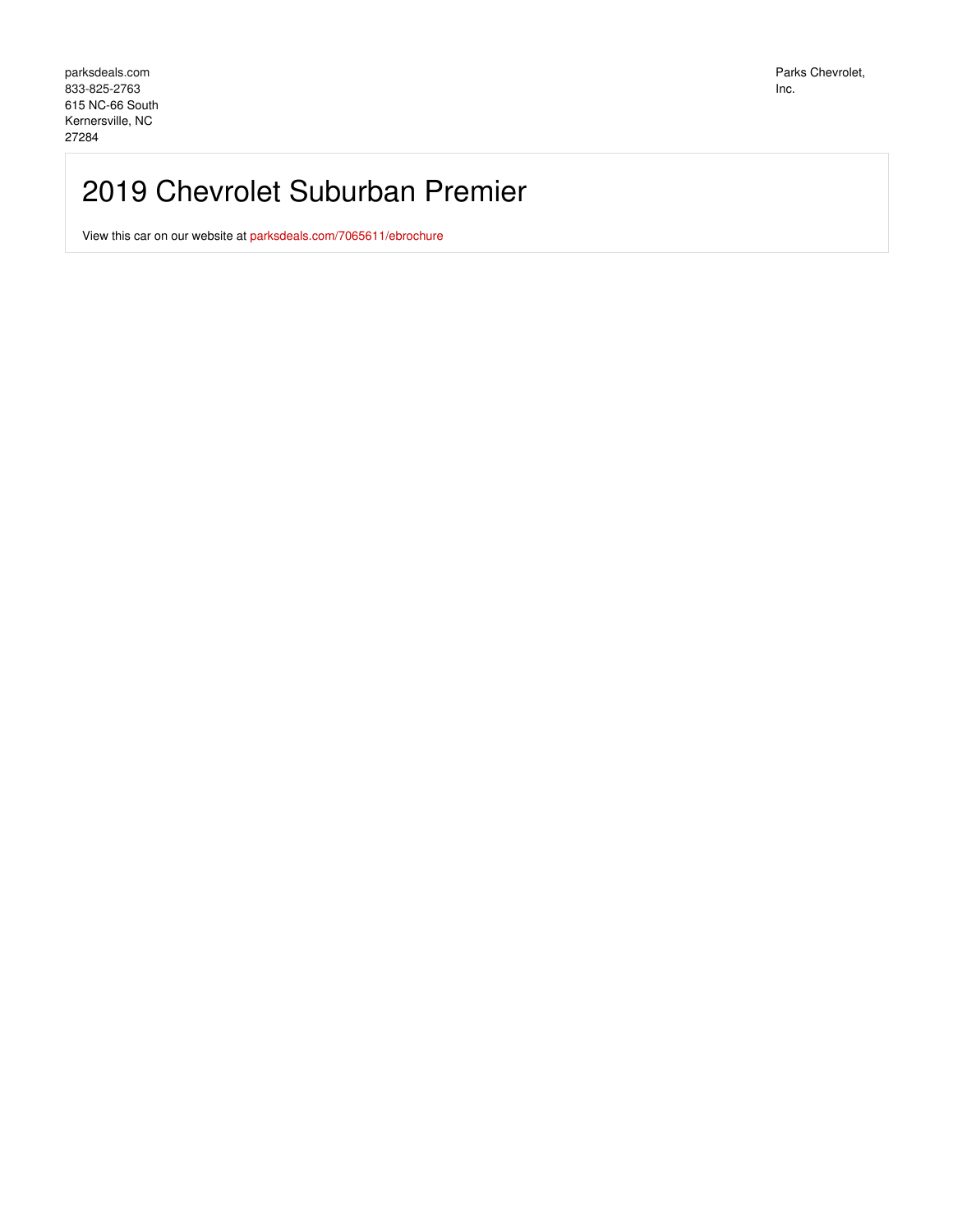# Our Price **\$62,731**

### **Specifications:**

| Year:             | 2019                         |
|-------------------|------------------------------|
| VIN:              | 1GNSKJKJ5KR329281            |
| Make:             | Chevrolet                    |
| Stock:            | 2C3686                       |
| Model/Trim:       | Suburban Premier             |
| <b>Condition:</b> | Pre-Owned                    |
| Bodv:             | SUV                          |
| <b>Exterior:</b>  | <b>Shadow Gray Metallic</b>  |
| Engine:           | ENGINE, 6.2L ECOTEC3 V8      |
| Interior:         | Jet Black / Mahogany Leather |
| Mileage:          | 70,638                       |
| Drivetrain:       | 4 Wheel Drive                |
| Economy:          | City 14 / Highway 20         |

2019 Chevrolet Suburban Premier

10 Speakers, 12-Volt Auxiliary Power Outlet (5), 170 Amp Alternator, 1st & 2nd Row Color-Keyed Carpeted Floor Mats, 22" 6-Spoke Split Chrome (LPO) Wheels, 2-Speed Active Electronic AutoTrac Transfer Case, 3.23 Rear Axle Ratio, 3rd Row 60/40 Power Fold Split-Bench, 3rd Row DVD Screen, 4-Wheel Antilock Disc Brakes, 6-Way Power Front Passenger Seat Adjuster, Auto-Dimming Inside Rear-View Mirror, Black Assist Steps, Black Roof Rack Cross Bars, Collapsible Cargo Area Organizer (LPO), Color-Keyed Carpeting Floor Covering, Driver Inboard & Front Passenger Airbags, Electronic Cruise Control w/Set & Resume Speed, Enhanced Driver Alert Package, Enhanced Driver Information Center, Floor Console w/Storage Area, Fog Lamps, Forward Collision Alert, Front & Rear Park Assist, Hands-Free Power Liftgate, HD Radio, Head-Up Display, Heated 2nd Row Outboard Seats, Heated Leather Wrapped Steering Wheel, Integrated Trailer Brake Controller, IntelliBeam w/Automatic High Beam On/Off, Lane Change Alert w/Side Blind Zone Alert, Lane Keep Assist w/Lane Departure Warning, Low Speed Forward Automatic Braking, Magnetic Ride Control Suspension Package, Memory Settings, Navigation System, Passive Entry System, Polished Exhaust Tip, Power Folding & Adjustable Heated Outside Mirrors, Power Release 2nd Row Bucket Seats, Power Tilt & Telescoping Steering Column, Power Tilt-Sliding Sunroof w/Express-Open/Close, Power-Adjustable Accelerator & Brake Pedals, Power-Retractable Assist Steps, Preferred Equipment Group 1LZ, Premier Plus Edition, Push Button Keyless Start, Rain sensing wipers, Rear Cross Traffic Alert, Rear Seat Entertainment System, Remote Vehicle Start, Roof-Mounted Luggage Rack Side Rails, Safety Alert Seat, SiriusXM Radio, Sun, Entertainment & Destinations Package, Universal Home Remote, Wheels: 22" x 9" Steel (LPO), Wireless Charging. CARFAX One-Owner.

Call 704.288.0662 to check on the availability of this vehicle and schedule a private showing or shop 24 hours a day @ WWW.PARKSCHARLOTTE.COM. \*All prices are plus tax, tag, title, and documentation. All vehicles are fully reconditioned by a Master ASE Factory Trained Certified Technician.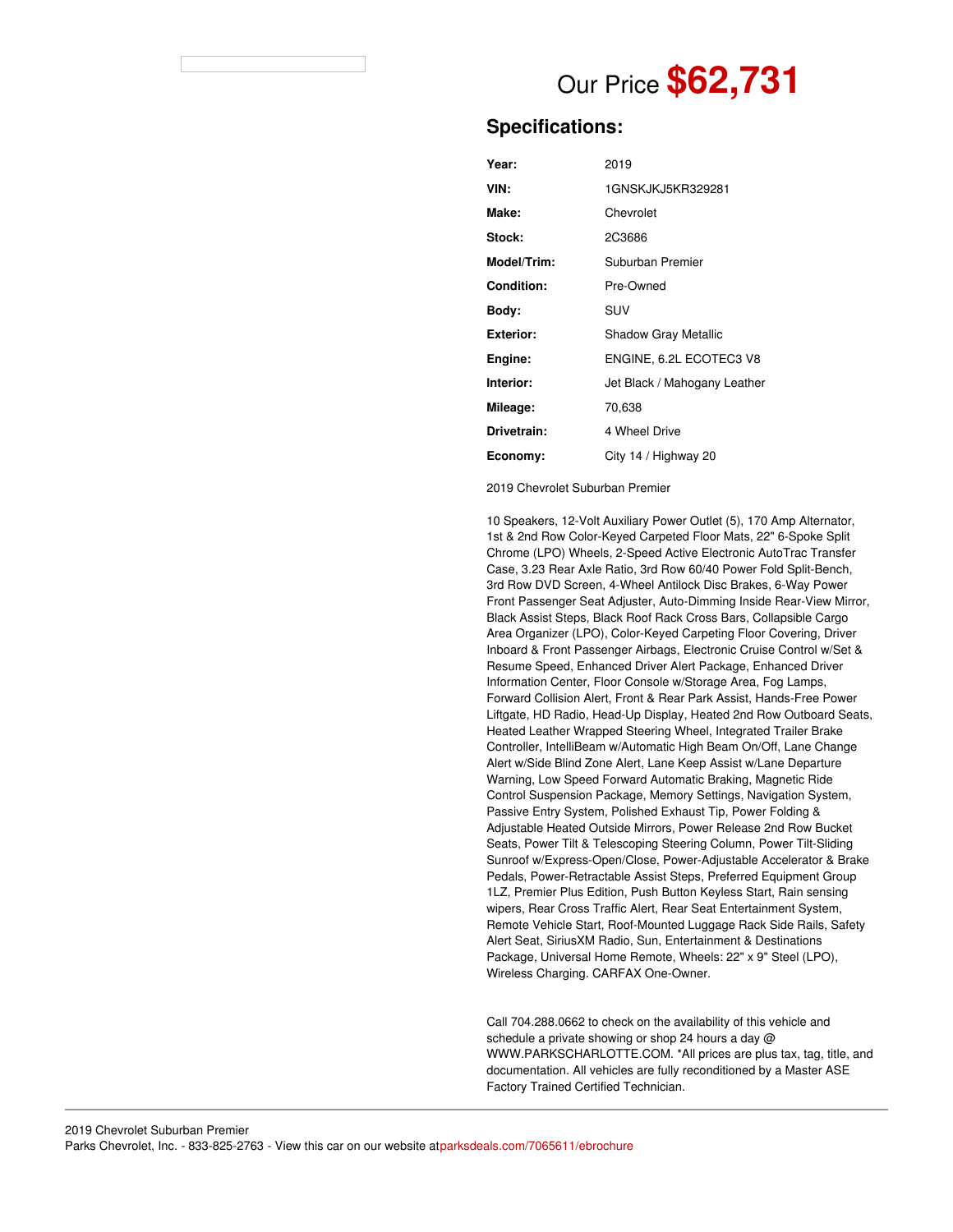

#### 2019 Chevrolet Suburban Premier

Parks Chevrolet, Inc. - 833-825-2763 - View this car on our website a[tparksdeals.com/7065611/ebrochure](file:///7065611/ebrochure)

## **Installed Options**

#### **Interior**

- Seats, front bucket with Perforated leather-appointed heated and ventilated seat cushions 12-way power driver and passenger seat includes 6-way power cushions, driver seat 2 position memory, 4-way power lumbar control and power recline
- Keyless start, push button- Seat trim, perforated leather-appointed
- Seat adjuster, front passenger 6-way power
- Seats, heated and ventilated driver and front passenger
- Memory settings recalls presets for driver power seat adjuster and pedals (Also includes memory presets for outside rearview mirrors and power steering column.)
- Steering wheel, heated, leather-wrapped and color-keyed with theft-deterrent locking feature
- Steering wheel controls, mounted audio and cruise controls includes Driver Information Center controls
- Driver Information Center, 4.2" diagonal multi-color (Not available with (UV6) Head-Up Display.)
- Door locks, power programmable with lockout protection and delayed locking
- Passive Entry System includes (AQQ) Remote Keyless Entry Remote vehicle start
- Cruise control, electronic with set and resume speed (Not included when (Y66) Adaptive Cruise Control - Advanced is ordered.)
- Universal Home Remote includes garage door opener, programmable
- Pedals, power-adjustable for accelerator and brake
- Theft deterrent, electrical, unauthorized entry
- Windows, power, with Express-Down and Express-Up on front doors and lock out features
- Climate control, tri-zone automatic with individual climate settings for driver, right-front
- passenger and rear passengers
- Defogger, rear-window electric- Power outlet, 110-volt
- Power outlets, 5 auxiliary, 12-volt includes outlets in the instrument panel, console, back of console, 1 in 3rd row and 1 in cargo area
- Mirror, inside rearview auto-dimming
- Conversation mirror (Deleted when (UTT) Theft Protection Package is ordered.)
- Assist handles, 1st row passenger and 2nd row outboard seats

- Lighting, interior with dome light, driver- and passenger-side door switch with delayed entry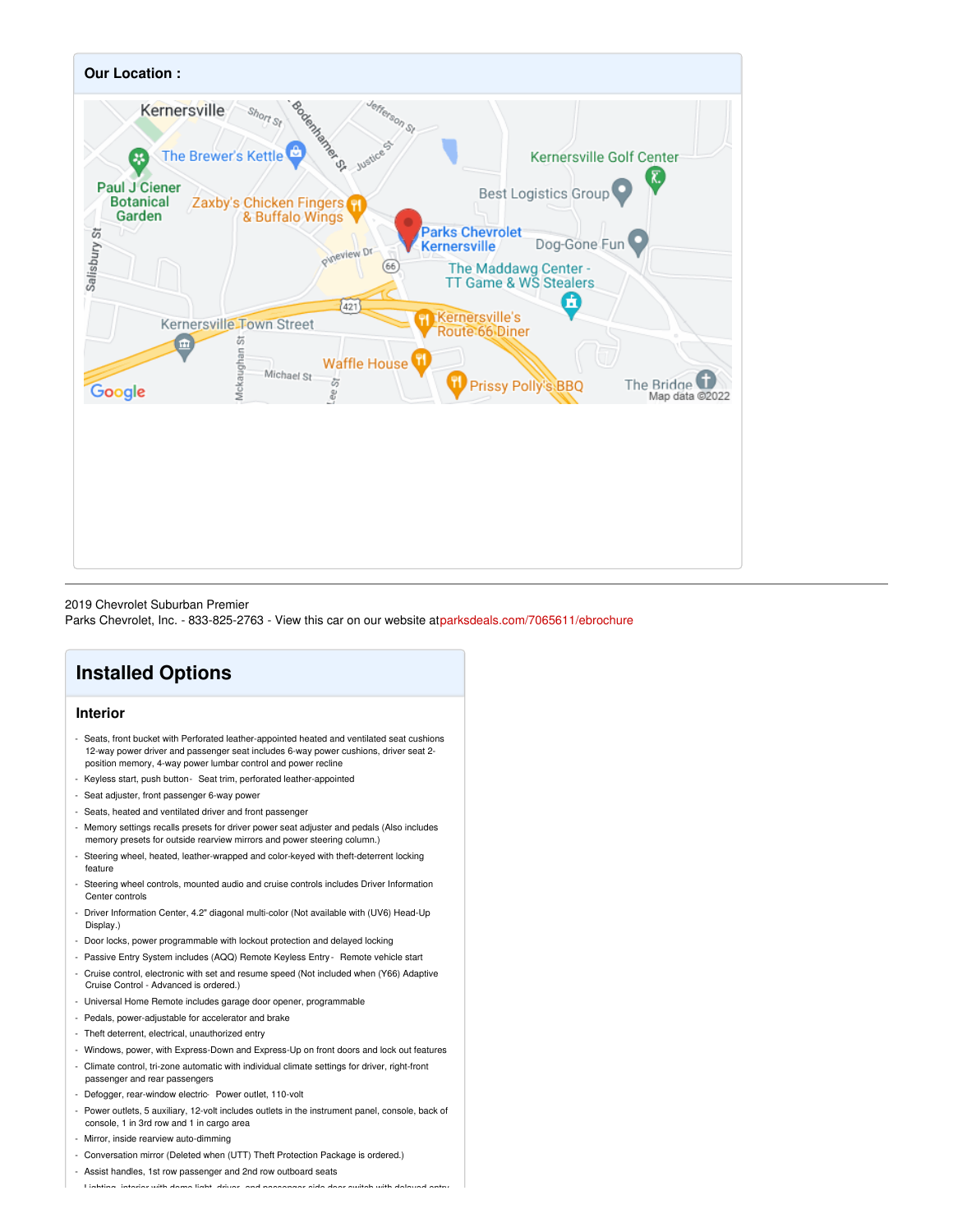- Lighting, interior with dome light, driver- and passenger-side door switch with delayed entry feature, cargo lights, door handle or Remote Keyless Entry-activated illuminated entry and map lights in front and second seat positions
- Cargo management system- Cargo net- Seats, second row bucket, power release
- Seats, heated second row outboard seats Seats, third row 60/40 split-bench, power fold
- Console, floor with storage area, cup holders and auxiliary jack
- Floor covering, color-keyed carpeting
- Floor mats, color-keyed carpeted first and second row, removable
- Steering column, power tilt and telescopic

#### **Exterior**

- Tire carrier, lockable outside spare, winch-type mounted under frame at rear
- Active aero shutters, front- Fascia, front body-color
- Fascia, rear body-color (Includes trailer hitch closeout.)
- Luggage rack side rails, roof-mounted (Includes bright accent.)
- Assist steps, Black (Premier includes chrome accent strip) (Deleted when (RVQ) assist step kit, Black, LPO, (VXH) assist step kit, Chrome, LPO or (BRS) power-retractable assist steps are ordered.)
- Moldings, body-color bodyside Headlamps, high intensity discharge
- IntelliBeam, automatic high beam on/off- Fog lamps
- Mirrors, outside heated power-adjustable, power-folding and driver-side auto-dimming with integrated turn signal indicators and ground illumination
- Glass, deep-tinted- Glass, acoustic, laminated- Windshield, solar absorbing
- Wheel, full-size spare, 17" (43.2 cm) steel- Tire, spare P265/70R17 all-season, blackwall
- Tires, P275/55R20 all-season, blackwall
- Wheels, 20" x 9" (50.8 cm x 22.9 cm) polished-aluminum
- Wipers, front intermittent, Rainsense- Wiper, rear intermittent with washer
- Liftgate, power, hands free

#### **Safety**

- Seats, front bucket with Perforated leather-appointed heated and ventilated seat cushions 12-way power driver and passenger seat includes 6-way power cushions, driver seat 2 position memory, 4-way power lumbar control and power recline
- Keyless start, push button- Seat trim, perforated leather-appointed
- Seat adjuster, front passenger 6-way power
- Seats, heated and ventilated driver and front passenger
- Memory settings recalls presets for driver power seat adjuster and pedals (Also includes memory presets for outside rearview mirrors and power steering column.)
- Steering wheel, heated, leather-wrapped and color-keyed with theft-deterrent locking feature
- Steering wheel controls, mounted audio and cruise controls includes Driver Information Center controls
- Driver Information Center, 4.2" diagonal multi-color (Not available with (UV6) Head-Up Display.)
- Door locks, power programmable with lockout protection and delayed locking
- Passive Entry System includes (AQQ) Remote Keyless Entry Remote vehicle start
- Cruise control, electronic with set and resume speed (Not included when (Y66) Adaptive Cruise Control - Advanced is ordered.)
- Universal Home Remote includes garage door opener, programmable
- Pedals, power-adjustable for accelerator and brake
- Theft deterrent, electrical, unauthorized entry
- Windows, power, with Express-Down and Express-Up on front doors and lock out features
- Climate control, tri-zone automatic with individual climate settings for driver, right-front passenger and rear passengers
- Defogger, rear-window electric- Power outlet, 110-volt
- Power outlets, 5 auxiliary, 12-volt includes outlets in the instrument panel, console, back of console, 1 in 3rd row and 1 in cargo area
- Mirror, inside rearview auto-dimming
- Conversation mirror (Deleted when (UTT) Theft Protection Package is ordered.)
- Assist handles, 1st row passenger and 2nd row outboard seats
- Lighting, interior with dome light, driver- and passenger-side door switch with delayed entry feature, cargo lights, door handle or Remote Keyless Entry-activated illuminated entry and map lights in front and second seat positions
- Cargo management system- Cargo net- Seats, second row bucket, power release
- Seats, heated second row outboard seats Seats, third row 60/40 split-bench, power fold
- Console, floor with storage area, cup holders and auxiliary jack
- Floor covering, color-keyed carpeting
- Floor mats, color-keyed carpeted first and second row, removable
- Steering column, power tilt and telescopic

#### **Mechanical**

- Steering, power- Hill Start Assist- Suspension, rear multi-link with coil springs
- Suspension, front coil-over-shock with stabilizer bar
- GVWR, 7500 lbs. (3402 kg) (Requires 4WD model.) Trailer sway control